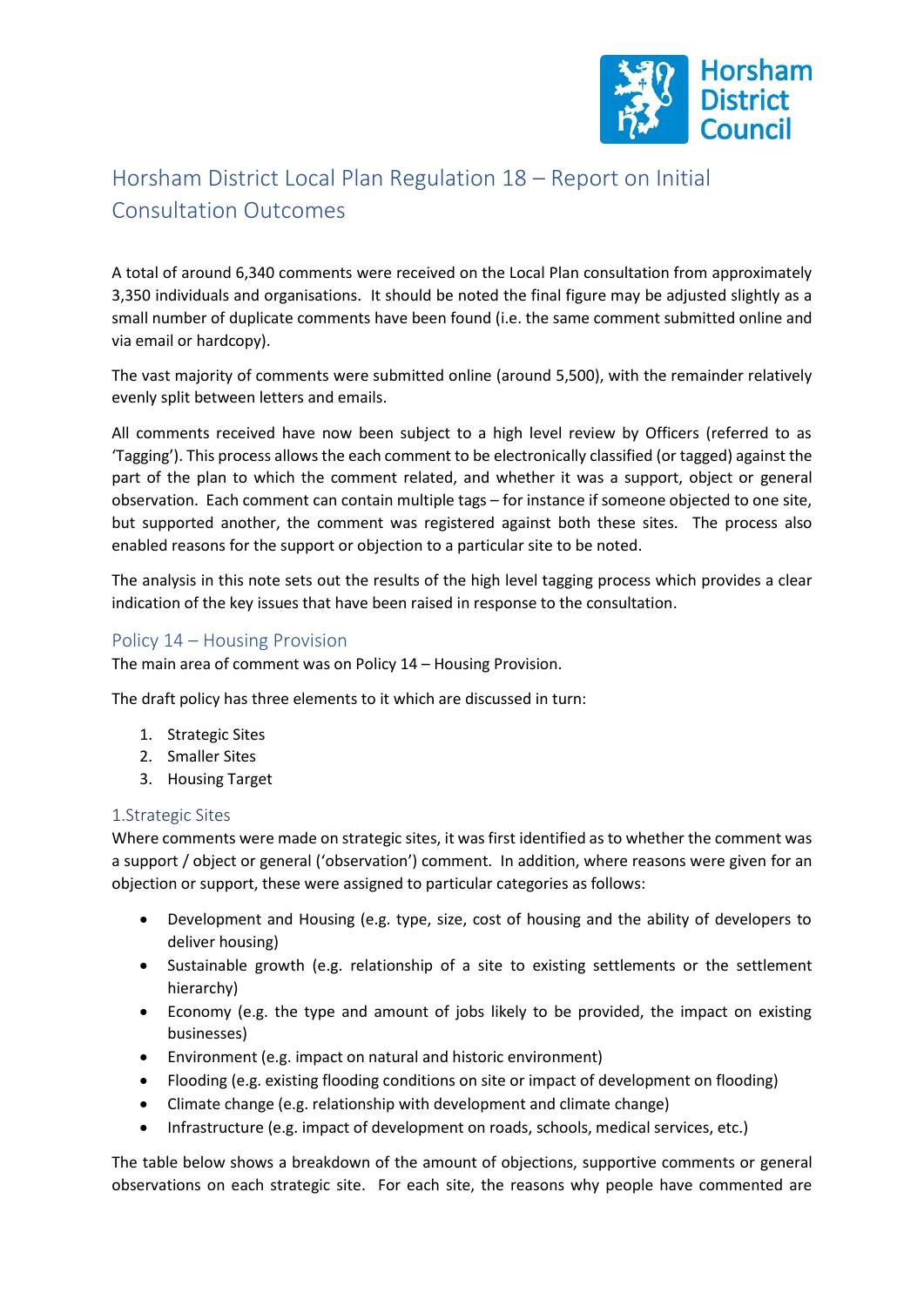

shown. **As it was common for multiple reasons to be given to form a particular view, the sum total of the reasons will exceed the overall amount of comments on each site. The overall figure is shown below in bold.**

| <b>Site</b>          | <b>Object</b>                | <b>Support</b>          | <b>Observation</b>      |  |
|----------------------|------------------------------|-------------------------|-------------------------|--|
| Land at              | 359                          | 42                      | 27                      |  |
| Adversane            | Development and Housing - 71 | Dev and Housing - 9     | Dev and Housing $-3$    |  |
| (Kingswood)          | Sustainable Growth - 85      | Sustainable Growth $-6$ | Sustainable Growth $-1$ |  |
|                      | Economy-138                  | $Economy - 7$           | $Economy-4$             |  |
|                      | Environment - 240            | Environment - 18        | Environment $-5$        |  |
|                      | $F$ looding $-37$            | $F$ looding $-6$        | $F$ looding $-1$        |  |
|                      | Climate Change - 46          | Climate Change $-0$     | Climate Change $-1$     |  |
|                      | Infrastructure - 286         | Infrastructure - 19     | Infrastructure - 13     |  |
| E of                 | 278                          | 34                      | 23                      |  |
| <b>Billingshurst</b> | Development and Housing - 44 | Dev and Housing - 7     | Dev and Housing $-0$    |  |
| (Little Daux)        | Sustainable Growth - 51      | Sustainable Growth - 7  | Sustainable Growth - 2  |  |
|                      | Economy - 40                 | $Economy-4$             | $Economy-3$             |  |
|                      | Environment - 165            | Environment-7           | $Environment - 5$       |  |
|                      | $F$ looding $-114$           | $F$ looding $-1$        | $F$ looding $-2$        |  |
|                      | Climate Change - 24          | Climate Change $-0$     | Climate Change - 1      |  |
|                      | Infrastructure - 221         | Infrastructure - 21     | Infrastructure - 9      |  |
| W of                 | 243                          | 15                      | 26                      |  |
| <b>Billingshurst</b> | Development and Housing - 41 | Dev and Housing $-2$    | Dev and Housing $-2$    |  |
| (Newbridge           | Sustainable Growth - 66      | Sustainable Growth $-2$ | Sustainable Growth $-1$ |  |
| Park)                | Economy - 30                 | $Economy-3$             | $Economy-4$             |  |
|                      | Environment - 147            | Environment $-4$        | Environment $-5$        |  |
|                      | Flooding-111                 | $F$ looding $-2$        | $F$ looding $-3$        |  |
|                      | Climate Change - 23          | Climate Change - 1      | Climate Change - 1      |  |
|                      | Infrastructure - 185         | Infrastructure - 9      | Infrastructure - 12     |  |
| <b>Buck Barn</b>     | 356                          | 20                      | 16                      |  |
| (Weald               | Development and Housing - 66 | Dev and Housing - 9     | Dev and Housing $-5$    |  |
| Cross)               | Sustainable Growth - 72      | Sustainable Growth $-5$ | Sustainable Growth $-2$ |  |
|                      | Economy-71                   | $Economy-4$             | $Economy-3$             |  |
|                      | Environment - 277            | Environment-9           | Environment $-1$        |  |
|                      | Flooding - 78                | $F$ looding $-2$        | $F$ looding $-3$        |  |
|                      | Climate Change - 40          | Climate Change - 4      | Climate Change - 1      |  |
|                      | Infrastructure - 307         | Infrastructure - 13     | Infrastructure - 6      |  |
| West of              | 159                          | 50                      | 45                      |  |
| Crawley              | Development and Housing - 30 | Dev and Housing - 17    | Dev and Housing - 15    |  |
|                      | Sustainable Growth - 20      | Sustainable Growth - 14 | Sustainable Growth $-3$ |  |
|                      | Economy - 14                 | Economy - 20            | $Economy-3$             |  |
|                      | Environment - 123            | Environment - 8         | Environment - 14        |  |
|                      | $F$ looding $-55$            | $F$ looding $-5$        | $F$ looding $-5$        |  |
|                      | Climate Change - 16          | Climate Change - 4      | Climate Change $-0$     |  |
|                      | Infrastructure - 91          | Infrastructure - 27     | Infrastructure - 19     |  |
| Kingsfold            | 57                           | 13                      | 13                      |  |
| (North West          | Development and Housing - 8  | Dev and Housing $-5$    | Dev and Housing - 4     |  |
| Horsham)             | Sustainable Growth - 15      | Sustainable Growth $-2$ | Sustainable Growth $-1$ |  |
|                      | Economy-9                    | $Economy-3$             | $Economy-1$             |  |
|                      | Environment - 30             | Environment $-1$        | Environment $-3$        |  |
|                      | $F$ looding $-11$            | $F$ looding $-3$        | $F$ looding $-1$        |  |
|                      | Climate Change - 2           | Climate Change $-1$     | Climate Change - 1      |  |
|                      | Infrastructure - 35          | Infrastructure - 6      | Infrastructure - 9      |  |

## **Table 1 – Comments received on Strategic Sites**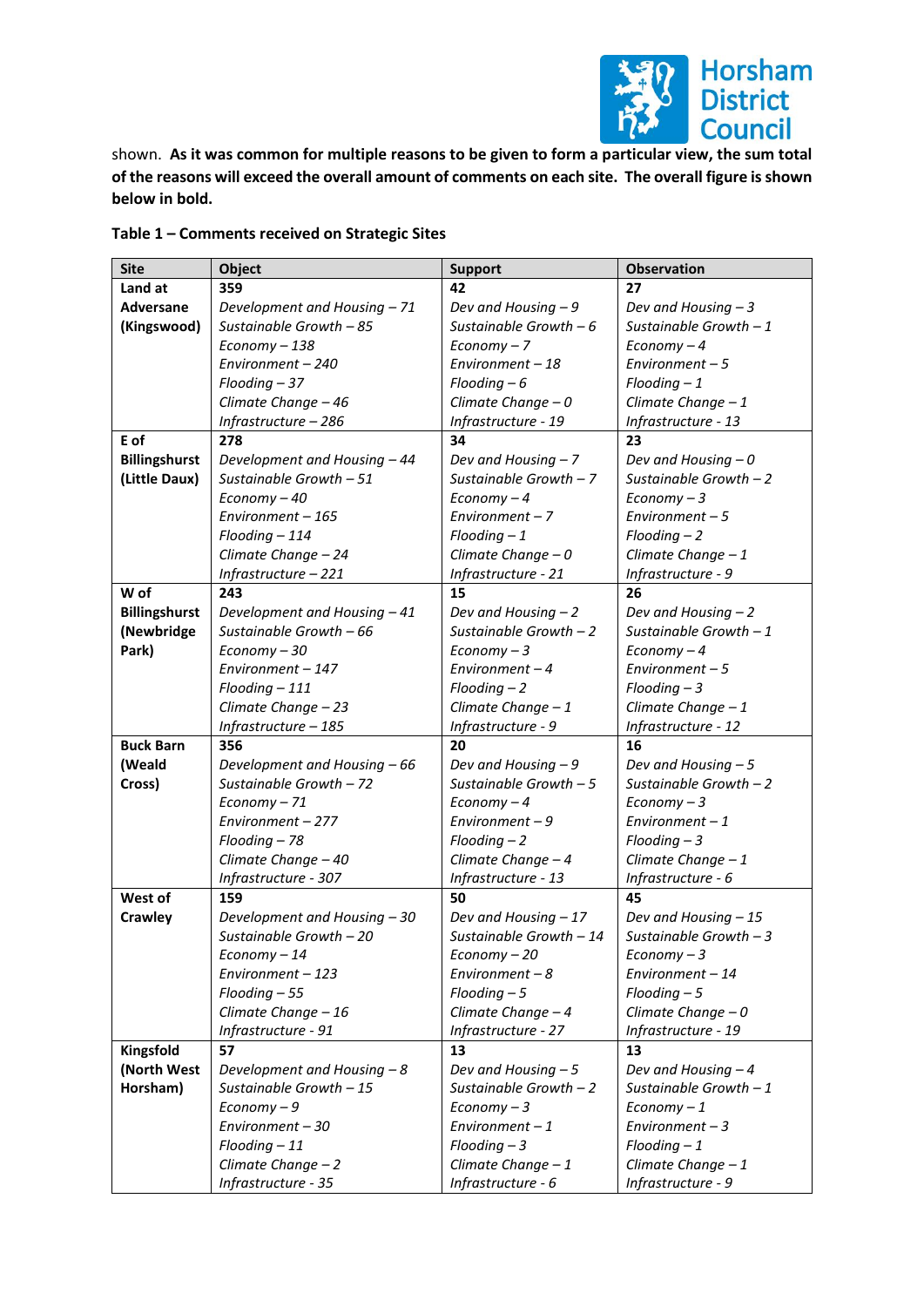

| <b>Site</b>     | Object                        | <b>Support</b>          | <b>Observation</b>      |  |
|-----------------|-------------------------------|-------------------------|-------------------------|--|
| N E of          | 1,669                         | 36                      | 39                      |  |
| <b>Henfield</b> | Development and Housing - 325 | Dev and Housing $-16$   | Dev and Housing $-6$    |  |
| (Mayfield)      | Sustainable Growth - 475      | Sustainable Growth - 14 | Sustainable Growth $-3$ |  |
|                 | Economy - 433                 | $Economy-8$             | $Economy-1$             |  |
|                 | Environment - 1272            | Environment - 19        | Environment $-11$       |  |
|                 | Flooding - 1127               | $F$ looding $-17$       | $F$ looding $-10$       |  |
|                 | Climate Change - 270          | Climate Change $-4$     | Climate Change $-1$     |  |
|                 | Infrastructure - 1437         | Infrastructure - 27     | Infrastructure - 23     |  |
| Rookwood        | 474                           | 29                      | 31                      |  |
|                 | Development and Housing - 77  | Dev and Housing - 10    | Dev and Housing $-5$    |  |
|                 | Sustainable Growth - 17       | Sustainable Growth $-7$ | Sustainable Growth $-1$ |  |
|                 | Economy - 21                  | $Economy-9$             | $Economy-1$             |  |
|                 | Environment - 429             | Environment $-12$       | Environment $-14$       |  |
|                 | Flooding - 138                | $F$ looding $-7$        | $F$ looding $-6$        |  |
|                 | Climate Change - 39           | Climate Change $-6$     | Climate Change - 1      |  |
|                 | Infrastructure - 257          | Infrastructure - 20     | Infrastructure - 9      |  |
| W of            | 61                            | 21                      | 12                      |  |
| Southwater      | Development and Housing - 19  | Dev and Housing $-4$    | Dev and Housing $-1$    |  |
|                 | Sustainable Growth $-8$       | Sustainable Growth $-6$ | Sustainable Growth $-0$ |  |
|                 | $Economy-8$                   | $Economy - 2$           | $Economy - 0$           |  |
|                 | Environment - 36              | Environment $-4$        | Environment $-3$        |  |
|                 | $F$ looding $-2$              | $F$ looding $-0$        | $F$ looding $-0$        |  |
|                 | Climate Change - 4            | Climate Change $-0$     | Climate Change - 0      |  |
|                 | Infrastructure - 40           | Infrastructure - 10     | Infrastructure - 8      |  |

 $*$  Numbers correct as of 30<sup>th</sup> April – figures may change slightly as further analysis is undertaken

From the above, it can be seen that it can be seen that most comments received on sites were objections and that Land North East of Henfield (Mayfield) received the most comments in total. Except for Land West of Crawley and Rookwood, infrastructure issues were the most commonly cited reasons for an objection. These relate to comments about existing infrastructure problems (e.g. traffic congestion, lack of health infrastructure, etc.) and/or that not enough infrastructure would be delivered by the potential site allocation to support both new and existing communities.

A small number of supportive comments were submitted. In some instances, the support was contingent on the delivery of aspects of a particular proposal – e.g. infrastructure that would benefit both existing and new residents.

# 2.Smaller Sites

A large number of smaller sites were identified in both the Local Plan consultation document and the supporting documentation. Owing to the number of sites, the number of comments that have been received have been logged on a settlement by settlement basis in the first instance to understand the level of interest in different settlements.

The reasons for comments in each different settlement were generally for the following different reasons:

- Objection (or support / observation) to the potential smaller scale housing requirement (both too high and too low)
- Objection (or support / observation) to inclusion of one of the sites with potential for allocation in Table 1
- Objection to non-inclusion of a particular SHELAA site in a specified settlement.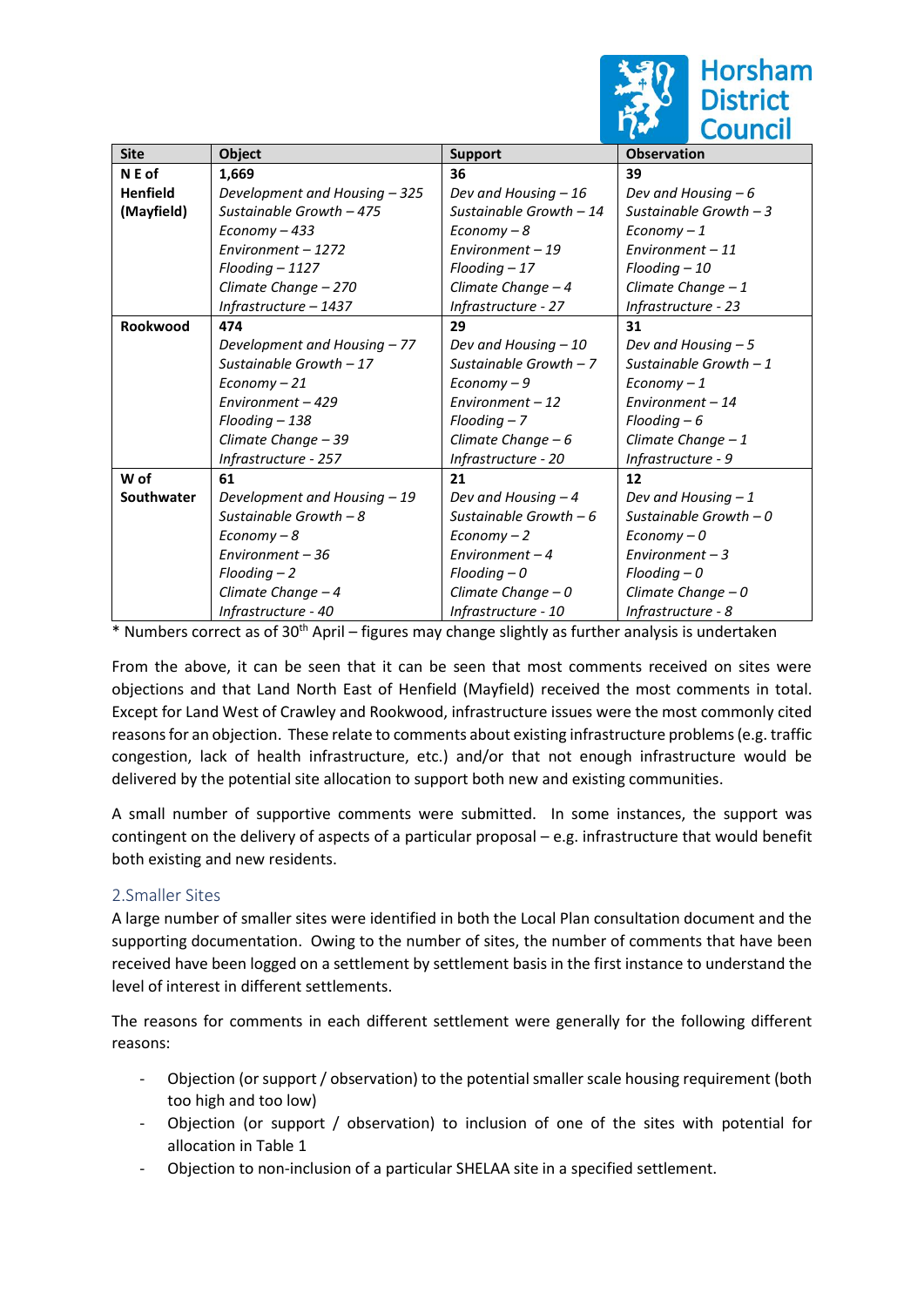

Table 2 below gives an indication of interest in each settlement. As can be seen, the largest amount of objections related to Ashington, where a clear expression from the community against new development occurring at a rate greater than that outlined in the draft Neighbourhood Plan was made.

Around 94 supportive comments were made relating to the Horsham Golf and Fitness site, mostly from self-identified members of Horsham Hockey Club who are supportive of development and specifically the delivery of hockey facilities on the site.

It should be noted that this data is high level and does not show more nuanced information at this time. For example, some respondents supported some sites but objected to others in the same settlement – as such a 'support' and 'object' would be noted in both columns in the table below.

| <b>Site</b>              | <b>Object</b>  | <b>Support</b> | <b>Observation</b> |
|--------------------------|----------------|----------------|--------------------|
| Ashington                | 197            | 12             | 16                 |
| <b>Barns Green</b>       | $\overline{7}$ | 3              | $\mathbf 0$        |
| Billingshurst            | 39             | 5              | $\overline{7}$     |
| <b>Broadbridge Heath</b> | $\overline{7}$ | $\overline{2}$ | $\mathbf{1}$       |
| Christ's Hospital        | 11             | 0              | $\mathbf 1$        |
| Cowfold                  | 16             | $\overline{2}$ | 5                  |
| Henfield                 | 42             | 30             | 8                  |
| Horsham (Forest)         | 69             | $\overline{2}$ | 5                  |
| Lower Beeding            | 5              | $\overline{2}$ | $\overline{2}$     |
| <b>Mannings Heath</b>    | $\overline{6}$ | 0              | $\mathbf{1}$       |
| North Horsham            | 10             | $\overline{2}$ | 10                 |
| Partridge Green          | 37             | 4              | 3                  |
| Pulborough/Codmore       | 14             | 3              | $\overline{4}$     |
| Hill                     |                |                |                    |
| Rudgwick/Bucks           | $\overline{7}$ | 12             | $\overline{7}$     |
| Green                    |                |                |                    |
| Rusper                   | 13             | $\mathbf{1}$   | 5                  |
| Slinford                 | $\overline{7}$ | $\mathbf{1}$   | 3                  |
| <b>Small Dole</b>        | 26             | $\mathbf{1}$   | 4                  |
| Southwater               | 17             | $\overline{4}$ | 4                  |
| Steyning & Bramber       | 11             | 9              | 5                  |
| Storrington &            | 72             | 3              | 8                  |
| Sullington               |                |                |                    |
| Thakeham                 | 59             | 4              | 5                  |
| <b>Upper Beeding</b>     | 6              | 0              | $\overline{2}$     |
| Warnham                  | 10             | 0              | $\overline{2}$     |
| West Chiltington         | 37             | 4              | $\overline{2}$     |

#### **Table 2 – Comments made on small scale site proposals**

\* Numbers correct as of 30th April – figures may change slightly as further analysis is undertaken

#### 3. Housing Target

The Horsham District Local Plan Regulation 18 consultation document identified three potential housing targets – 1,000, 1,200 and 1,400 homes per year. The table below shows the number of comments made in relation to each target, in terms of support, object or as a general observation as well as the number of comments made on housing numbers more general 'overall'.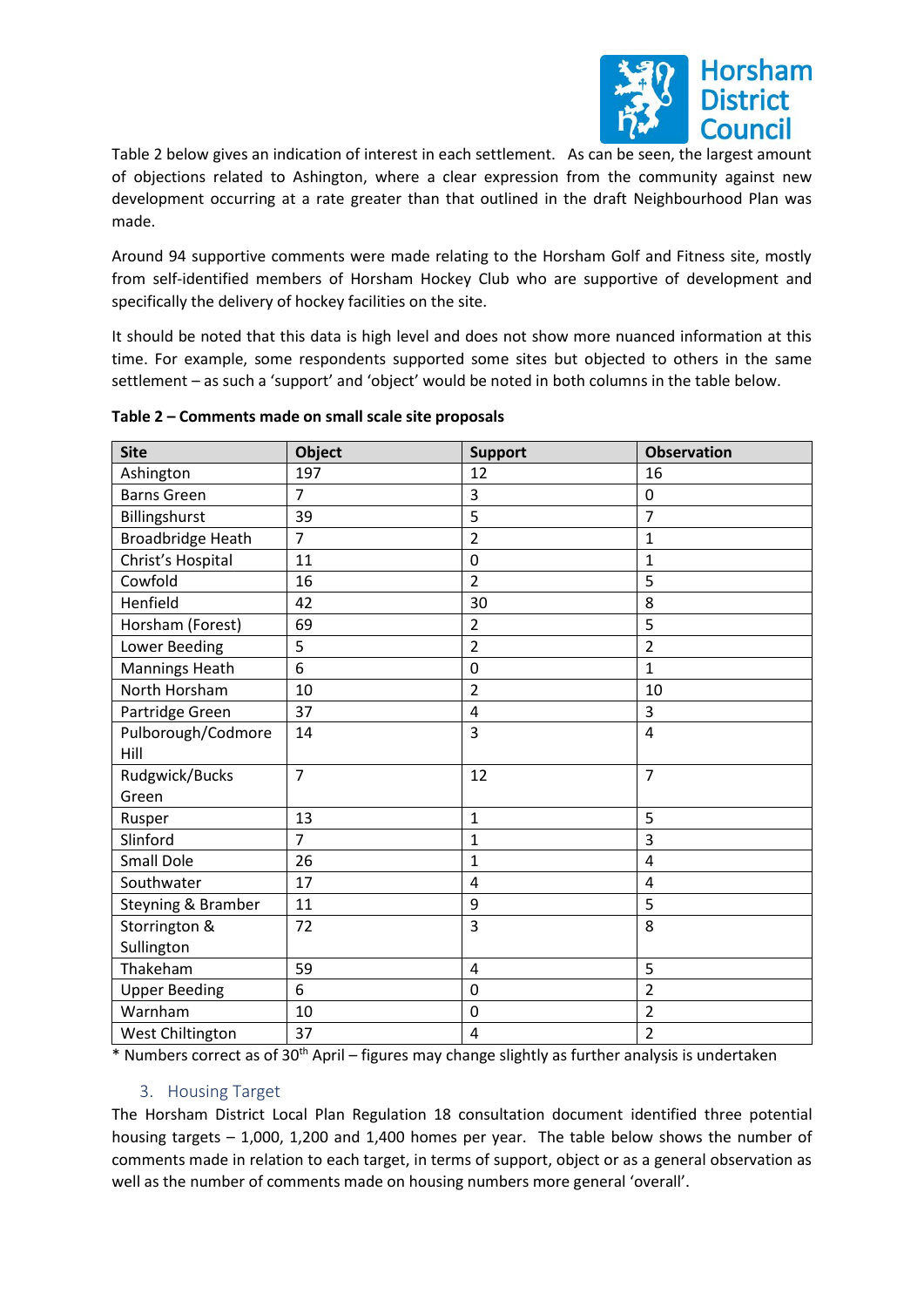

| <b>Housing Number</b> | <b>Object</b> | <b>Support</b> | <b>Observation</b> |
|-----------------------|---------------|----------------|--------------------|
| <b>Overall</b>        | 279           | 132            | 64                 |
| $1,000$ per year      | 56            | 55             | 12                 |
| $1,200$ per year      | 58            | 25             | 11                 |
| 1,400 per year        | 62            | 53             | 13                 |

\* Numbers correct as of 30th April – figures may change slightly as further analysis is undertaken

In general terms comments received from the public generally felt that the housing target was too high whereas developers had a preference for the higher housing targets. In addition there was a general feeling among members of the public that HDC should not help meet the needs of other authorities (particularly Crawley) and that development in the district was already too high. The development industry consistently offered an opposing view.

## Other policies/sections of the plan

The other policies didn't generate the same level of comment, with very few representations commenting on the precise wording of policies. A more common example was a comment indicating general concerns with a particular issue. In such a situation a comment would be allocated to a related policy. For example, comments on flooding would be allocated to Policy 40 (if a comment was received about concerns with flooding on a particular site then this would have been tagged as an objection, due to flooding, against that site).

A breakdown of the number of comments received on each policy area is given in Table 4 below

Table 4: Comments on other plan areas

| Policy/Plan Area                                     | Object         | <b>Support</b> | <b>Observation</b> |
|------------------------------------------------------|----------------|----------------|--------------------|
| Glossary                                             | 6              | 0              | 1                  |
| <b>Spatial Vision and Objectives</b>                 | 204            | 72             | 70                 |
| <b>Planning Context</b>                              | 93             | 17             | 38                 |
| Introduction                                         | 9              | 5              | 5                  |
| 1 (Sustainable Development)                          | 29             | 11             | 9                  |
| 2 (Development Hierarchy and Settlement Expansion)   | 175            | 48             | 29                 |
| 3 (Settlement Expansion)                             | 63             | 21             | 22                 |
| 4 (Horsham Town)                                     | 11             | 6              | 15                 |
| 5 (Broadbridge Heath Quadrant)                       | 10             | 8              | 13                 |
| 6 (Economic Growth)                                  | 58             | 12             | 52                 |
| 7 (Employment Development)                           | 23             | 13             | 21                 |
| 8 (Rural Economic Development)                       | 21             | 11             | 12                 |
| 9 (Agricultural and Rural Conversions to Other Uses) | 25             | 8              | 9                  |
| 10 (Equestrian Development)                          | $\overline{2}$ | 3              | 8                  |
| 11 (Tourism Facilities and Visitor Accommodation)    | 17             | 10             | 8                  |
| 12 (Retail Hierarchy and Sequential Approach)        | 13             | 11             | 33                 |
| 13 (Town Centres Uses)                               | 12             | 6              | 15                 |
| 15 (Strategic Site Development Principles)           | 24             | 20             | 38                 |
| 16 (Affordable Housing)                              | 36             | 21             | 38                 |
| 17 (Meeting Local Housing Needs)                     | 31             | 9              | 36                 |
| 18 (Improving Housing Standards in the District)     | 10             | 9              | 11                 |
| 19 (Exception Housing Schemes)                       | 7              | $\overline{2}$ | $\mathbf{1}$       |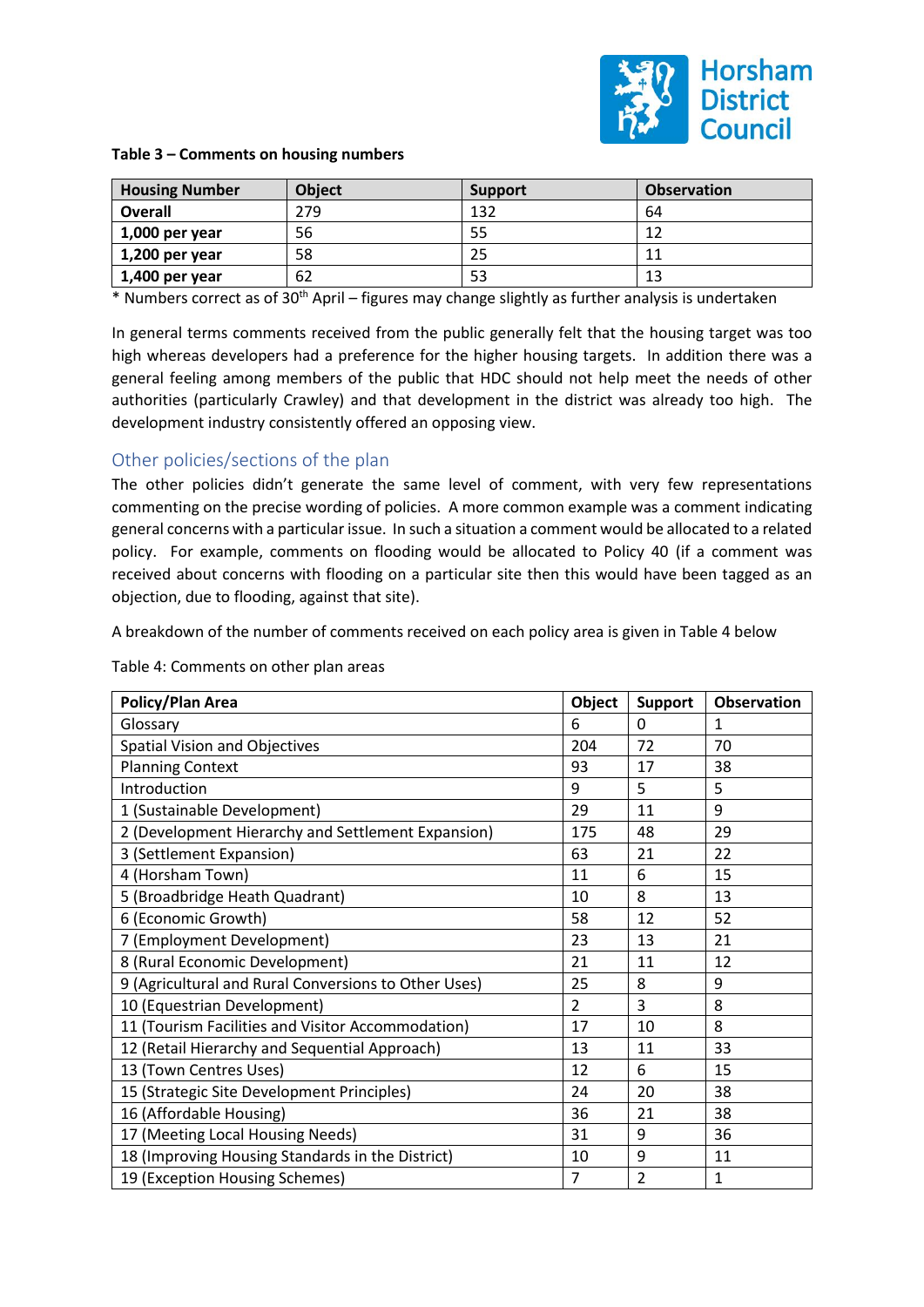|                                                            |                |                | <b>Council</b> |
|------------------------------------------------------------|----------------|----------------|----------------|
| 20 (Retirement Housing and Specialist Care)                | 12             | 22             | 11             |
| 21 (Rural Workers' Accommodation)                          | $\overline{2}$ | 4              | 0              |
| 22 (Replacement Dwellings/House Extensions in Countryside) | $\overline{2}$ | $\mathbf{1}$   | 3              |
| 23 (Ancillary Accommodation)                               | $\mathbf{1}$   | $\overline{2}$ | $\overline{2}$ |
| 24 (Gypsy and Traveller Accommodation)                     | 13             | 17             | 10             |
| 25 (Environmental Protection)                              | 20             | 17             | 34             |
| 26 (Air Quality)                                           | 31             | 12             | 26             |
| 27 (The Natural Environment and Landscape Character)       | 19             | 15             | 16             |
| 28 (Countryside Protection)                                | 24             | 14             | 19             |
| 29 (Settlement Coalescence)                                | 26             | 31             | 28             |
| 30 (Protected Landscapes)                                  | 17             | 12             | 8              |
| 31 (Green Infrastructure and Biodiversity)                 | 44             | 18             | 44             |
| 32 (Local Greenspace)                                      | 11             | 18             | 9              |
| 33 (Development Quality)                                   | 12             | 16             | 13             |
| 34 (Development Principles)                                | 10             | 14             | 14             |
| 35 (Managing Change within the Historic Environment)       | 9              | 15             | 10             |
| 36 (Shop Fronts and Advertisements)                        | $\overline{2}$ | 11             | 3              |
| 37 (Climate Change)                                        | 29             | 26             | 56             |
| 38 (Appropriate Energy Use)                                | 9              | 8              | 16             |
| 39 (Sustainable Design and Construction)                   | 15             | 12             | 24             |
| 40 (Flooding)                                              | 37             | 10             | 28             |
| 41 (Infrastructure Provision)                              | 98             | 23             | 75             |
| 42 (Sustainable Transport)                                 | 84             | 18             | 95             |
| 43 (Parking)                                               | 17             | 8              | 15             |
| 44 (Gatwick Airport Safeguarded Land)                      | 6              | 9              | 5              |
| 45 (Inclusive Communities, Health and Wellbeing)           | 7              | 9              | 13             |
| 46 (Community Facilities, Leisure and Recreation)          | 18             | 16             | 30             |

**Horsham**<br>District

\* Numbers correct as of 30th April – figures may change slightly as further analysis is undertaken

In addition to the above there were also 345 comments on different documents in the evidence base. These are variable in their nature and content, depending on the evidence base document.

In addition, there were at least 189 comments relating to the consultation itself. There were two common responses.

- 1. The online system was difficult to use
- 2. The consultation should have been cancelled/extended due to the lockdown.

It should be noted that these comments are a very low proportion of the total, and most complaints about the online system were made via the portal. The Council has been clear throughout the consultation that written and email comments would be accepted and has already set out the reasons for not extending the consultation – which in summary were that the main consultation events had been completed prior to lockdown; the Council put in place measures to ensure that all representations were received; and that staff remained available in office hours to deal with any questions or queries about the consultation.

# Next Steps

Due to the very high volume of comments received on the consultation it is important to highlight that this report sets out at a very high level only the type and nature of the comments that have been